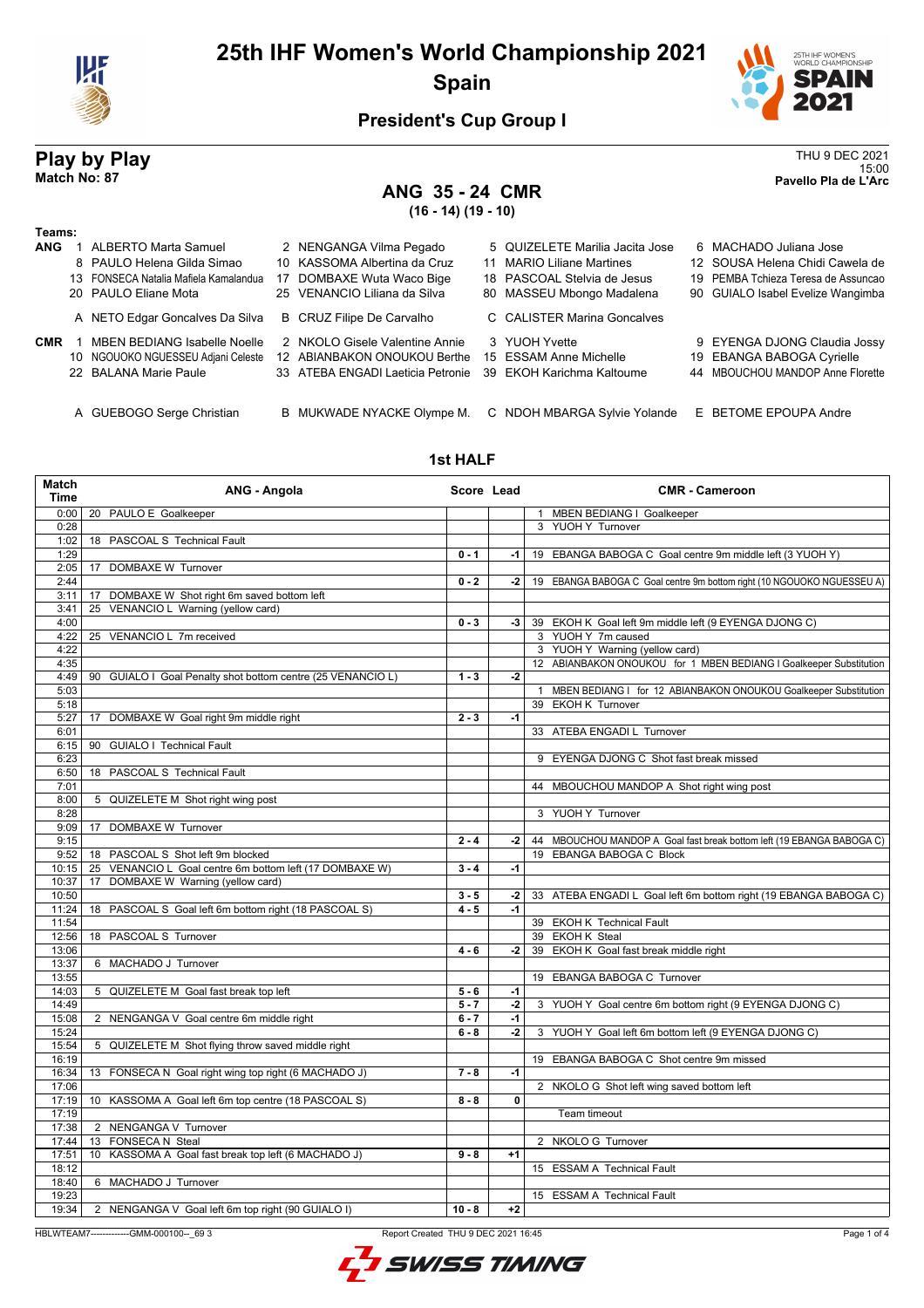

**25th IHF Women's World Championship 2021 Spain**



15:00 **Match No: 87 Pavello Pla de L'Arc**

## **President's Cup Group I**

# **Play by Play**<br>Match No: 87<br>Pavello Pla de L'Arc

**ANG 35 - 24 CMR (16 - 14) (19 - 10)**

**1st HALF**

| <b>Match</b><br><b>Time</b> | <b>ANG - Angola</b>                                         | Score Lead |      | <b>CMR - Cameroon</b>                                              |
|-----------------------------|-------------------------------------------------------------|------------|------|--------------------------------------------------------------------|
| 20:16                       |                                                             |            |      | 12 ABIANBAKON ONOUKOU for 1 MBEN BEDIANG I Goalkeeper Substitution |
| 20:40                       |                                                             |            |      | 33 ATEBA ENGADI L Technical Fault                                  |
| 21:20                       | 19 PEMBA T Goal right 6m top left (90 GUIALO I)             | $11 - 8$   | $+3$ |                                                                    |
| 21:44                       |                                                             |            |      | 39 EKOH K Turnover                                                 |
| 21:58                       | MARIO L Shot left wing saved top left<br>11                 |            |      |                                                                    |
| 22:26                       | MARIO L 2-minutes suspension<br>11                          |            |      |                                                                    |
| 22:45                       |                                                             | $11 - 9$   | $+2$ | 39 EKOH K Goal centre 9m bottom centre (15 ESSAM A)                |
| 22:58                       | 80 MASSEU M for 20 PAULO E Empty goal                       |            |      |                                                                    |
| 23:25                       | PAULO E for 80 MASSEU M Goalkeeper back<br>20               |            |      |                                                                    |
| 23:27                       | KASSOMA A 7m received<br>10 <sup>1</sup>                    |            |      | 15 ESSAM A 7m caused                                               |
| 23:38                       | KASSOMA A 7m received<br>10 <sup>1</sup>                    |            |      | 15 ESSAM A 7m caused                                               |
| 23:45                       | GUIALO I Goal Penalty shot bottom left (10 KASSOMA A)<br>90 | $12 - 9$   | $+3$ |                                                                    |
| 24:07                       | 80 MASSEU M for 20 PAULO E Empty goal                       |            |      |                                                                    |
| 24:15                       |                                                             | $12 - 10$  | $+2$ | 2 NKOLO G Goal left wing bottom right (33 ATEBA ENGADI L)          |
| 24:39                       | 20<br>PAULO E for 11 MARIO L Goalkeeper back                |            |      |                                                                    |
| 24:47                       | 19 PEMBA T Turnover                                         |            |      |                                                                    |
| 25:20                       | 2 NENGANGA V Steal                                          |            |      | 33 ATEBA ENGADI L Turnover                                         |
| 25:24                       | 2 NENGANGA V 7m received                                    |            |      | 39 EKOH K 7m caused                                                |
| 25:24                       |                                                             |            |      | 39 EKOH K 2-minutes suspension                                     |
| 25:24                       | <b>GUIALO I Penalty shot missed</b><br>90                   |            |      |                                                                    |
| 26:19                       |                                                             | $12 - 11$  | $+1$ | 19 EBANGA BABOGA C Goal right 9m middle left (33 ATEBA ENGADI L)   |
| 26:46                       | 19 PEMBA T Goal right 6m middle right (2 NENGANGA V)        | $13 - 11$  | $+2$ |                                                                    |
| 27:08                       |                                                             | $13 - 12$  | $+1$ | 44 MBOUCHOU MANDOP A Goal right wing middle left (2 NKOLO G)       |
| 27:19                       | ALBERTO M for 20 PAULO E Goalkeeper Substitution            |            |      |                                                                    |
| 27:31                       | FONSECA N Goal right wing bottom left (19 PEMBA T)<br>13    | $14 - 12$  | $+2$ |                                                                    |
| 27:56                       |                                                             | $14 - 13$  | $+1$ | 3 YUOH Y Goal left 6m middle left (19 EBANGA BABOGA C)             |
| 27:56                       | <b>Team timeout</b>                                         |            |      |                                                                    |
| 28:19                       | 2 NENGANGA V Technical Fault                                |            |      |                                                                    |
| 28:42                       |                                                             |            |      | 15 ESSAM A Shot left 6m saved middle centre                        |
| 29:04                       |                                                             | $14 - 14$  | 0    | 39 EKOH K Goal centre 6m bottom left                               |
| 29:15                       | MASSEU M Goal left wing top right (2 NENGANGA V)<br>80      | $15 - 14$  | $+1$ |                                                                    |
| 29:39                       |                                                             |            |      | 15 ESSAM A Turnover                                                |
| 29:56                       | FONSECA N 7m received<br>13                                 |            |      | 2 NKOLO G 7m caused                                                |
| 29:56                       | 13 FONSECA N 7m received                                    |            |      | 2 NKOLO G 7m caused                                                |
| 29:56                       |                                                             |            |      | 2 NKOLO G 2-minutes suspension                                     |
| 29:56                       | 2 NENGANGA V Goal Penalty shot bottom right (13 FONSECA N)  | $16 - 14$  | $+2$ |                                                                    |
|                             |                                                             | .          |      |                                                                    |

**2nd HALF**

| <b>Match</b><br>Time | <b>ANG - Angola</b>                                                                            | Score Lead |      | <b>CMR - Cameroon</b>                                                  |  |  |
|----------------------|------------------------------------------------------------------------------------------------|------------|------|------------------------------------------------------------------------|--|--|
| 30:00                | <b>ALBERTO M Goalkeeper</b>                                                                    |            |      | 12 ABIANBAKON ONOUKOU Goalkeeper                                       |  |  |
| 30:20                | 2 NENGANGA V Goal right 6m top centre (6 MACHADO J)                                            | $17 - 14$  | $+3$ |                                                                        |  |  |
| 30:55                | 10 KASSOMA A 2-minutes suspension                                                              |            |      |                                                                        |  |  |
| 31:08                |                                                                                                |            |      | 39 EKOH K Shot centre 9m missed                                        |  |  |
| 31:44                | 25 VENANCIO L Goal centre 6m middle right (2 NENGANGA V)                                       | $18 - 14$  | $+4$ |                                                                        |  |  |
| 32:20                | 12 SOUSA H for 1 ALBERTO M Goalkeeper Substitution                                             |            |      |                                                                        |  |  |
| 32:24                |                                                                                                |            |      | 44 MBOUCHOU MANDOP A Shot right wing saved top centre                  |  |  |
| 32:24                |                                                                                                |            |      | 39 EKOH K Turnover                                                     |  |  |
| 32:32                | 6 MACHADO J Shot fast break post                                                               |            |      |                                                                        |  |  |
| 33:13                | 6 MACHADO J Goal right wing bottom centre (19 PEMBA T)                                         | $19 - 14$  | $+5$ |                                                                        |  |  |
| 33:45                | <b>VENANCIO L Block</b><br>25                                                                  |            |      | 9 EYENGA DJONG C Shot centre 9m blocked                                |  |  |
| 34:10                | <b>VENANCIO L Block</b><br>25                                                                  |            |      | 10 NGOUOKO NGUESSEU A Shot centre 9m blocked                           |  |  |
| 34:23                |                                                                                                | $19 - 15$  | $+4$ | 19 EBANGA BABOGA C Goal centre 9m middle right (10 NGOUOKO NGUESSEU A) |  |  |
| 34:33                | MARIO L 2-minutes suspension<br>11                                                             |            |      |                                                                        |  |  |
| 35:14                | <b>KASSOMA A Block</b><br>10 <sup>1</sup>                                                      |            |      | 19 EBANGA BABOGA C Shot centre 9m blocked                              |  |  |
| 35:26                |                                                                                                | $19 - 16$  | $+3$ | 3 YUOH Y Goal centre 6m bottom right                                   |  |  |
| 35:28                | 2 NENGANGA V for 12 SOUSA H Empty goal                                                         |            |      |                                                                        |  |  |
| 35:54                | KASSOMA A Goal centre 6m bottom right (18 PASCOAL S)<br>10 <sup>1</sup>                        | $20 - 16$  | $+4$ |                                                                        |  |  |
| 35:57                | SOUSA H for 2 NENGANGA V Goalkeeper back<br>12 <sup>12</sup>                                   |            |      |                                                                        |  |  |
| 36:20                | PASCOAL S 7m caused<br>18                                                                      |            |      | 19 EBANGA BABOGA C 7m received                                         |  |  |
| 36:20                | PASCOAL S 2-minutes suspension<br>18                                                           |            |      |                                                                        |  |  |
| 36:20                |                                                                                                | $20 - 17$  | $+3$ | 39 EKOH K Goal Penalty shot bottom left (19 EBANGA BABOGA C)           |  |  |
| 36:39                | 90 GUIALO I for 12 SOUSA H Empty goal                                                          |            |      |                                                                        |  |  |
| 37:01                | 19 PEMBA T Goal right 6m bottom left                                                           | $21 - 17$  | $+4$ |                                                                        |  |  |
| 37:07                | 12 SOUSA H for 2 NENGANGA V Goalkeeper back                                                    |            |      |                                                                        |  |  |
| 37:16                |                                                                                                | $21 - 18$  | $+3$ | 39 EKOH K Goal centre 6m bottom right (15 ESSAM A)                     |  |  |
| 37:27                | 2 NENGANGA V for 12 SOUSA H Empty goal                                                         |            |      |                                                                        |  |  |
| 37:51                | 10 KASSOMA A Goal centre 6m middle right (6 MACHADO J)                                         | $22 - 18$  | $+4$ |                                                                        |  |  |
|                      | HBLWTEAM7--------------GMM-000100-- 69 3<br>Report Created THU 9 DEC 2021 16:45<br>Page 2 of 4 |            |      |                                                                        |  |  |

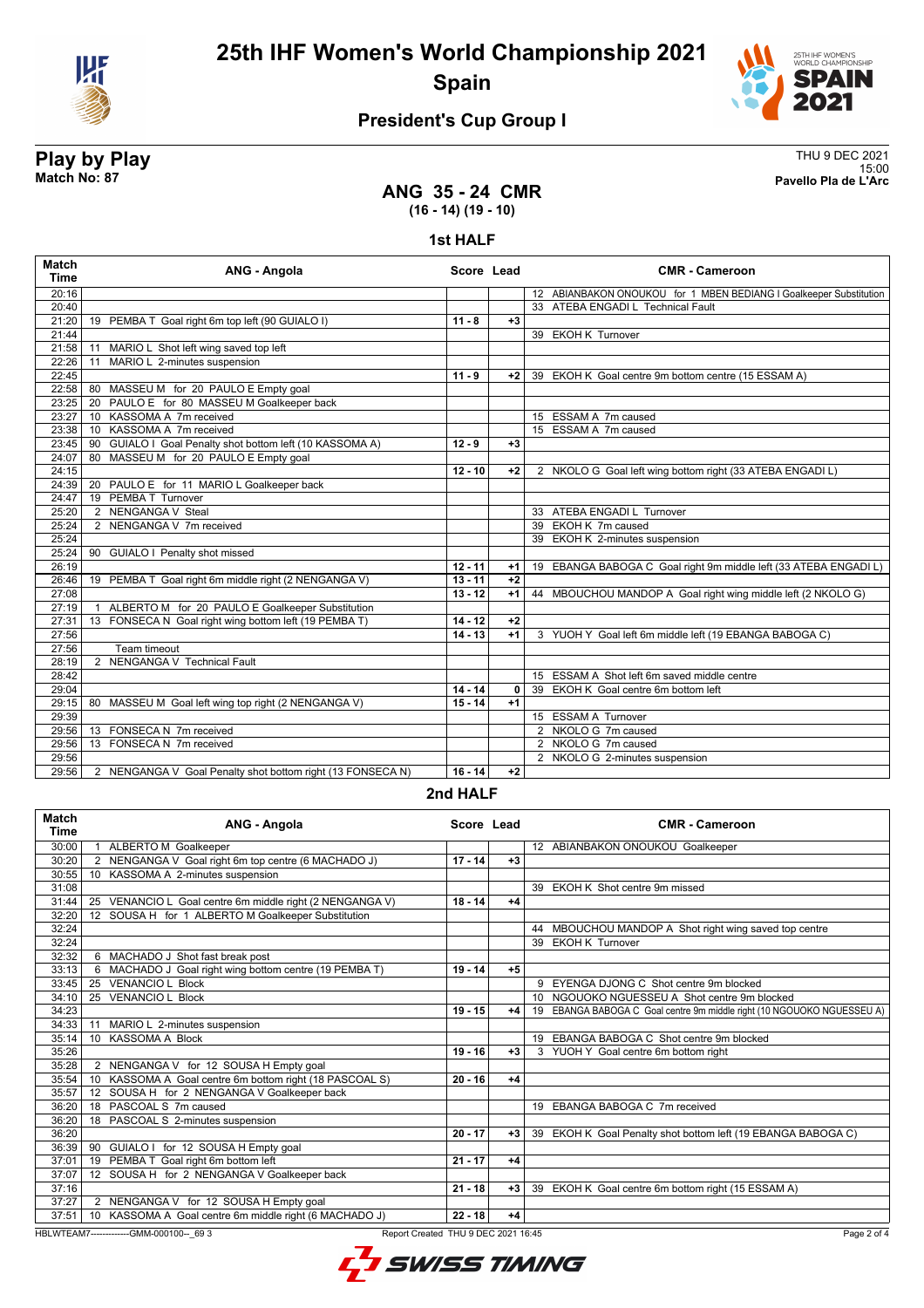



# **President's Cup Group I**

**Play by Play**<br>Match No: 87<br>Pavello Pla de L'Arc 15:00 **Match No: 87 Pavello Pla de L'Arc**

#### **ANG 35 - 24 CMR (16 - 14) (19 - 10)**

#### **2nd HALF**

| Match<br>Time  | ANG - Angola                                                                                      | Score Lead |       | <b>CMR - Cameroon</b>                                                |
|----------------|---------------------------------------------------------------------------------------------------|------------|-------|----------------------------------------------------------------------|
| 37:53          | 12 SOUSA H for 2 NENGANGA V Goalkeeper back                                                       |            |       |                                                                      |
| 37:56          | ALBERTO M for 12 SOUSA H Goalkeeper Substitution                                                  |            |       |                                                                      |
| 38:04          |                                                                                                   |            |       | 44 MBOUCHOU MANDOP A Technical Fault                                 |
| 38:47<br>38:58 | 80 MASSEU M Shot left wing saved middle right                                                     |            |       | 39 EKOH K Technical Fault                                            |
| 39:06          | 80 MASSEU M Goal fast break top right (19 PEMBA T)                                                | $23 - 18$  | $+5$  |                                                                      |
| 39:26          |                                                                                                   | $23 - 19$  | $+4$  | 15 ESSAM A Goal centre 9m top left (39 EKOH K)                       |
| 40:20          | 19 PEMBA T Turnover                                                                               |            |       |                                                                      |
| 40:25          |                                                                                                   | $23 - 20$  | $+3$  | ESSAM A Goal fast break top right<br>15                              |
| 40:41          | 2 NENGANGA V Turnover                                                                             |            |       |                                                                      |
| 41:06          |                                                                                                   |            |       | 19 EBANGA BABOGA C Shot right 9m missed                              |
| 41:56<br>42:05 | 10 KASSOMA A Technical Fault                                                                      |            |       | 15 ESSAM A Shot left 6m saved middle left                            |
| 42:15          | 10 KASSOMA A Goal flying throw bottom centre (90 GUIALO I)                                        | 24 - 20    | $+4$  |                                                                      |
| 42:46          | 19 PEMBA T 2-minutes suspension                                                                   |            |       |                                                                      |
| 42:56          |                                                                                                   |            |       | 15 ESSAM A Technical Fault                                           |
| 43:11          | 6 MACHADO J for 1 ALBERTO M Empty goal                                                            |            |       |                                                                      |
| 43:33          | 10 KASSOMA A Goal centre 6m middle left (6 MACHADO J)                                             | $25 - 20$  | $+5$  |                                                                      |
| 43:51<br>43:51 | ALBERTO M for 90 GUIALO I Goalkeeper back<br>$\overline{1}$<br>10 KASSOMA A Steal                 |            |       | 39 EKOH K Turnover                                                   |
| 43:57          | MARIO L Goal fast break top left (5 QUIZELETE M)<br>11                                            | $26 - 20$  | $+6$  |                                                                      |
| 44:08          |                                                                                                   | $26 - 21$  | $+5$  | 19 EBANGA BABOGA C Goal right 6m top left (39 EKOH K)                |
| 44:22          | 2 NENGANGA V for 1 ALBERTO M Empty goal                                                           |            |       |                                                                      |
| 44:33          | 6 MACHADO J Goal right 6m top right (11 MARIO L)                                                  | $27 - 21$  | $+6$  |                                                                      |
| 44:35          | ALBERTO M for 2 NENGANGA V Goalkeeper back<br>$\mathbf{1}$                                        |            |       |                                                                      |
| 44:52          |                                                                                                   |            |       | 1 MBEN BEDIANG I for 12 ABIANBAKON ONOUKOU Goalkeeper Substitution   |
| 45:25          | 18 PASCOAL S Block                                                                                |            |       | 39 EKOH K Shot right 9m blocked<br>Team timeout                      |
| 45:33<br>45:48 |                                                                                                   |            |       | 33 ATEBA ENGADI L Shot right 6m saved middle left                    |
| 46:45          | 90 GUIALO I Shot left 6m saved middle centre                                                      |            |       |                                                                      |
| 47:07          | 18 PASCOAL S Steal                                                                                |            |       | 33 ATEBA ENGADI L Turnover                                           |
| 47:15          | 13 FONSECA N Turnover                                                                             |            |       |                                                                      |
| 47:39          | 10 KASSOMA A Block                                                                                |            |       | 19 EBANGA BABOGA C Shot centre 9m blocked                            |
| 48:09          | 6 MACHADO J Goal right 6m top right (2 NENGANGA V)                                                | $28 - 21$  | $+7$  |                                                                      |
| 48:25<br>48:37 | 25 VENANCIO L Block<br>MARIO L Goal fast break top left (5 QUIZELETE M)<br>11                     | $29 - 21$  | $+8$  | 44 MBOUCHOU MANDOP A Shot centre 9m blocked                          |
| 48:57          |                                                                                                   |            |       | 2 NKOLO G Shot left wing post                                        |
| 48:57          |                                                                                                   |            |       | 3 YUOH Y Shot centre 6m saved bottom right                           |
| 48:57          | 18 PASCOAL S Disqualification (red card-direct)                                                   |            |       |                                                                      |
| 48:57          | 18 PASCOAL S 2-minutes suspension                                                                 |            |       |                                                                      |
| 49:10          |                                                                                                   |            |       | 19 EBANGA BABOGA C Shot right 6m post                                |
| 49:24          | 90 GUIALO I for 1 ALBERTO M Empty goal                                                            |            |       |                                                                      |
| 49:52<br>50:01 | 2 NENGANGA V Technical Fault                                                                      | $29 - 22$  | $+7$  | 19 EBANGA BABOGA C Goal right 9m bottom centre (39 EKOH K)           |
| 50:04          | 1 ALBERTO M for 6 MACHADO J Goalkeeper back                                                       |            |       |                                                                      |
| 50:15          | 90 GUIALO I for 1 ALBERTO M Empty goal                                                            |            |       |                                                                      |
| 50:44          | ALBERTO M for 13 FONSECA N Goalkeeper back<br>$\mathbf{1}$                                        |            |       |                                                                      |
| 50:54          | 2 NENGANGA V Shot left 9m post                                                                    |            |       |                                                                      |
| 51:04          |                                                                                                   |            |       | 2 NKOLO G Technical Fault                                            |
| 51:51<br>52:07 | 2 NENGANGA V Turnover<br>5 QUIZELETE M Steal                                                      |            |       | 19 EBANGA BABOGA C Turnover                                          |
| 52:17          | $\overline{2}$<br>NENGANGA V Goal fast break bottom right (5 QUIZELETE M)                         | $30 - 22$  | +8    |                                                                      |
| 52:42          | MARIO L Steal<br>11                                                                               |            |       | 2 NKOLO G Turnover                                                   |
| 53:18          | 2 NENGANGA V Turnover                                                                             |            |       | 2 NKOLO G Steal                                                      |
| 53:38          |                                                                                                   |            |       | 39 EKOH K Technical Fault                                            |
| 53:51          | 25 VENANCIO L Goal centre 6m top right (90 GUIALO I)                                              | $31 - 22$  | +9    |                                                                      |
| 54:21          |                                                                                                   | $31 - 23$  | +8    | EKOH K Goal centre 6m bottom right (19 EBANGA BABOGA C)<br>39        |
| 54:54<br>55:17 | GUIALO I Shot centre 9m blocked<br>90<br>FONSECA N Goal centre 6m top centre (2 NENGANGA V)<br>13 | $32 - 23$  | +9    | EBANGA BABOGA C Block<br>19                                          |
| 55:59          | 11<br>MARIO L Block                                                                               |            |       | 19 EBANGA BABOGA C Shot right 9m blocked                             |
| 56:08          |                                                                                                   |            |       | 3 YUOH Y Shot centre 6m saved top right                              |
| 56:21          | Team timeout                                                                                      |            |       |                                                                      |
| 56:43          | MARIO L Goal right 6m middle right (13 FONSECA N)<br>11                                           | $33 - 23$  | $+10$ |                                                                      |
| 57:08          |                                                                                                   |            |       | 44 MBOUCHOU MANDOP A Turnover                                        |
| 57:18          | FONSECA N Shot right wing saved middle right<br>13                                                |            |       |                                                                      |
| 57:48<br>58:42 | 13 FONSECA N Turnover                                                                             | $33 - 24$  | +9    | 15 ESSAM A Goal right 9m bottom left (39 EKOH K)<br>15 ESSAM A Steal |
| 58:55          |                                                                                                   |            |       | 15 ESSAM A Shot right 6m saved bottom centre                         |
|                |                                                                                                   |            |       |                                                                      |

HBLWTEAM7--------------GMM-000100--\_69 3 Report Created THU 9 DEC 2021 16:45



Page 3 of 4